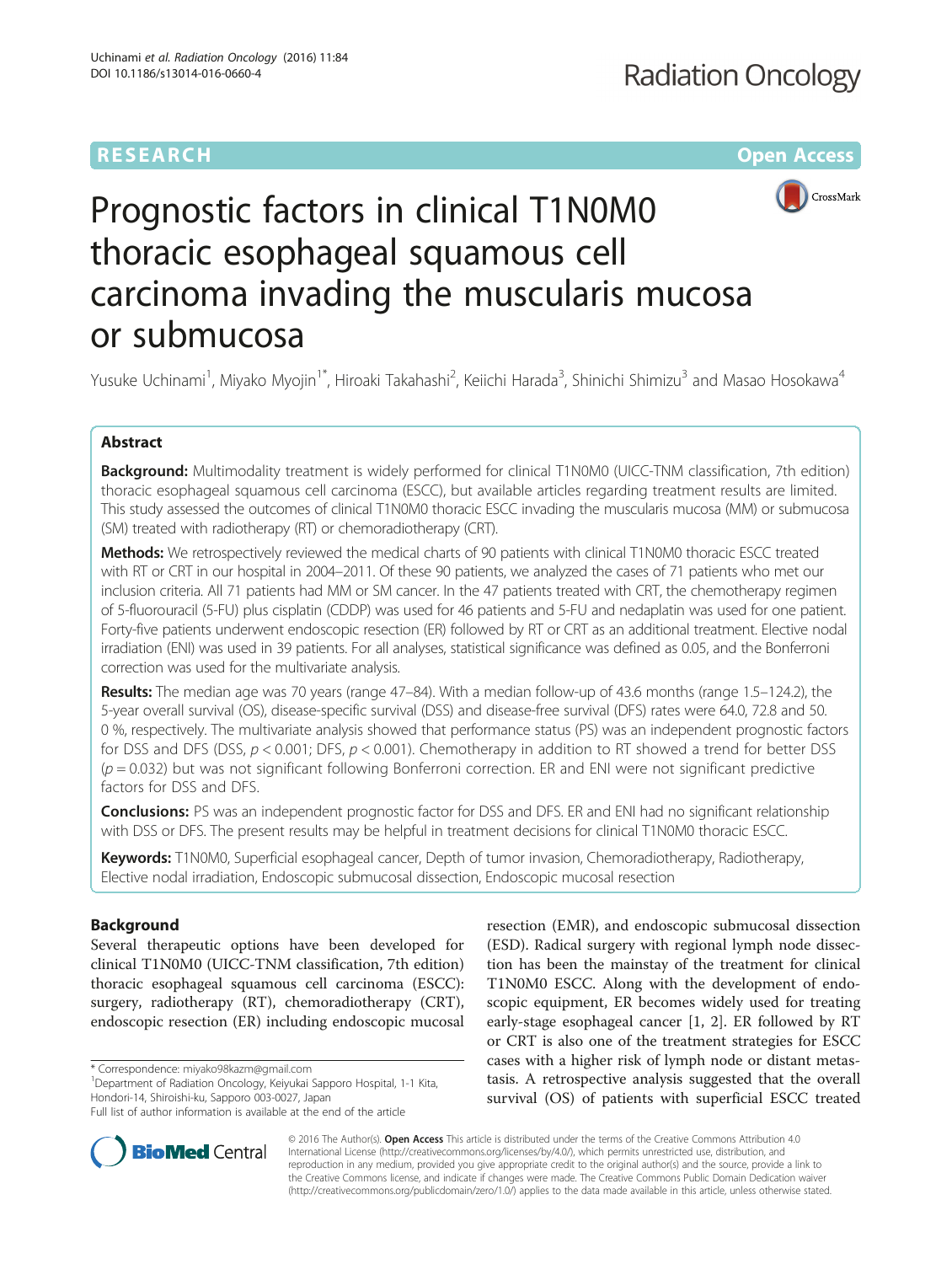by CRT was comparable to that of patients treated with radical surgery [\[3](#page-7-0), [4](#page-7-0)]. Definitive CRT is another option for ESCC patients who are not candidates for surgery. In their analysis of 72 patients with T1N0M0 ESCC treated by CRT, the Japan Clinical Oncology Group reported that the four-year survival rate was 80.5 % and the fouryear major relapse-free survival rate was 68 % [\[5](#page-7-0)].

Although clinical T1N0M0 ESCC is categorized as a superficial cancer, the depth of tumor invasion to the mucosal or submucosal layer is closely related to the survival and metastasis rates [\[6](#page-7-0)–[8\]](#page-7-0). Based on their retrospective analysis of 402 ESCC patients treated with ER, Yamashina et al. reported that the cumulative 5-year metastasis rates of patients with epithelium/lamina propria (EPM/LPM), muscularis mucosa (MM), and submucosa (SM) cancer were 0.4, 8.7 and 25.7 %, respectively [[8](#page-7-0)]. In UICC-TNM classification (7th edition), T1a includes EPM/LPM and MM cancers, and T1b includes SM cancers. The results of their multivariate analysis indicated that survival and risk of metastasis were associated mainly with invasion into the MM or SM. They concluded that based on the rate of lymph node metastasis, clinical T1N0M0 ESCC invading the MM or SM should be distinguished from EP/LPM cancer.

In organ-conserving treatments for clinical T1N0M0 ESCC, the depth of tumor invasion is closely related to the treatment approach. Additional treatments after ER are essential in MM or SM cancer, due to their higher rates of lymph node metastasis [[9\]](#page-7-0). The indication for additional treatments after ER is based not only on the depth of tumor invasion, but also on pathological findings including the resection margin, venous invasion and lymphatic invasion. In organ-conserving treatments, although some retrospective analyses showed that ER followed by CRT was effective for patients with superficial ESCC [[10, 11\]](#page-7-0), the necessity of ER for MM or SM cancer is not yet well understood. The goal of the present study was to determine the prognostic and predictive factors in cases of clinical T1N0M0 thoracic ESCC invading the MM or SM treated with radiotherapy or chemoradiotherapy.

#### Methods

#### Patients and treatments

We retrospectively reviewed the medical charts of 90 patients with clinical T1N0M0 thoracic ESCC treated with RT or CRT at our hospital between 2004 and 2011. At our hospital, almost all clinical T1N0M0 thoracic ESCC patients are advised to undergo surgery or ER due to its favorable survival rate and safety. However, some patients were not fit for surgery because of complications, their general condition, or age. Therefore, most of the patients in the present series were ineligible for or declined to undergo radical surgery. Of the 90 patients, we identified 71 patients who met all of our inclusion criteria: (1) younger than 85 years of age, (2) histologically proven squamous cell carcinoma, (3) depth of tumor invasion limited to the MM or SM, (4) no lymph node or distant metastasis, (5) no history of esophageal cancer, (6) no other primary cancers at the diagnosis of ESCC, and (7) preserved organ function to undergo definitive RT or CRT. Of the initial 90 patients, 19 patients were excluded: nine patients with synchronous other primary cancers, eight with EP/LPM esophageal cancer, one patient ≥85 years old, and one patient with esophageal adenocarcinoma.

The length and circumferential spread of each tumor was measured for 71 patients (100 %) by esophagogastroduodenoscopy (EGD). The depth of tumor invasion was evaluated for 70 patients (98.6 %) by endoscopic ultrasound (EUS), and the remaining one patients were evaluated comprehensively. For the patients treated with ER before RT or CRT, the depth of tumor invasion was determined by pathological examination. Lymph node or distant metastases were ruled out by EUS and computed tomography (CT) for 71 patients (100 %), and positron emission tomography/computed tomography (PET/CT) for 56 patients (78.9 %). The Eastern Cooperative Oncology Group (ECOG) performance status (PS) was evaluated by physicians or nurses at the diagnosis. Written informed consent was obtained from all patients before each treatment. This retrospective study was approved by the Keiyukai Sapporo Hospital Institutional Review Board.

#### Endoscopic resection

Curative ER was performed in 45 patients before their RT or CRT. Of these 45 patients, 42 received ESD and the other three patients received EMR. The ER specimen of each patient was examined pathologically for histological type, depth of tumor invasion, resection margin, lymphatic and venous invasion of tumor.

#### Radiotherapy and chemoradiotherapy

RT planning was performed with a CT simulator and radiation treatment planning system: Pinnacle ver. 8.0–9.6 (Philips, Eindhoven, The Netherlands). We defined the regional lymph node area as the bilateral supraclavicular, periesophageal, mediastinal and perigastric lymph node areas. We defined the prophylactic RT that included these lymph node areas as elective nodal irradiation (ENI). For primary tumors that did not undergo ER, the gross tumor volume (GTV) was contoured on the planning CT images according to all available resources. The GTV was expanded to the clinical tumor volume (CTV) by extending a 2–3-cm margin superiorly and inferiorly, and a 0.5-cm margin laterally. In the ENI cases, the CTV included all prophylactic regional lymph nodes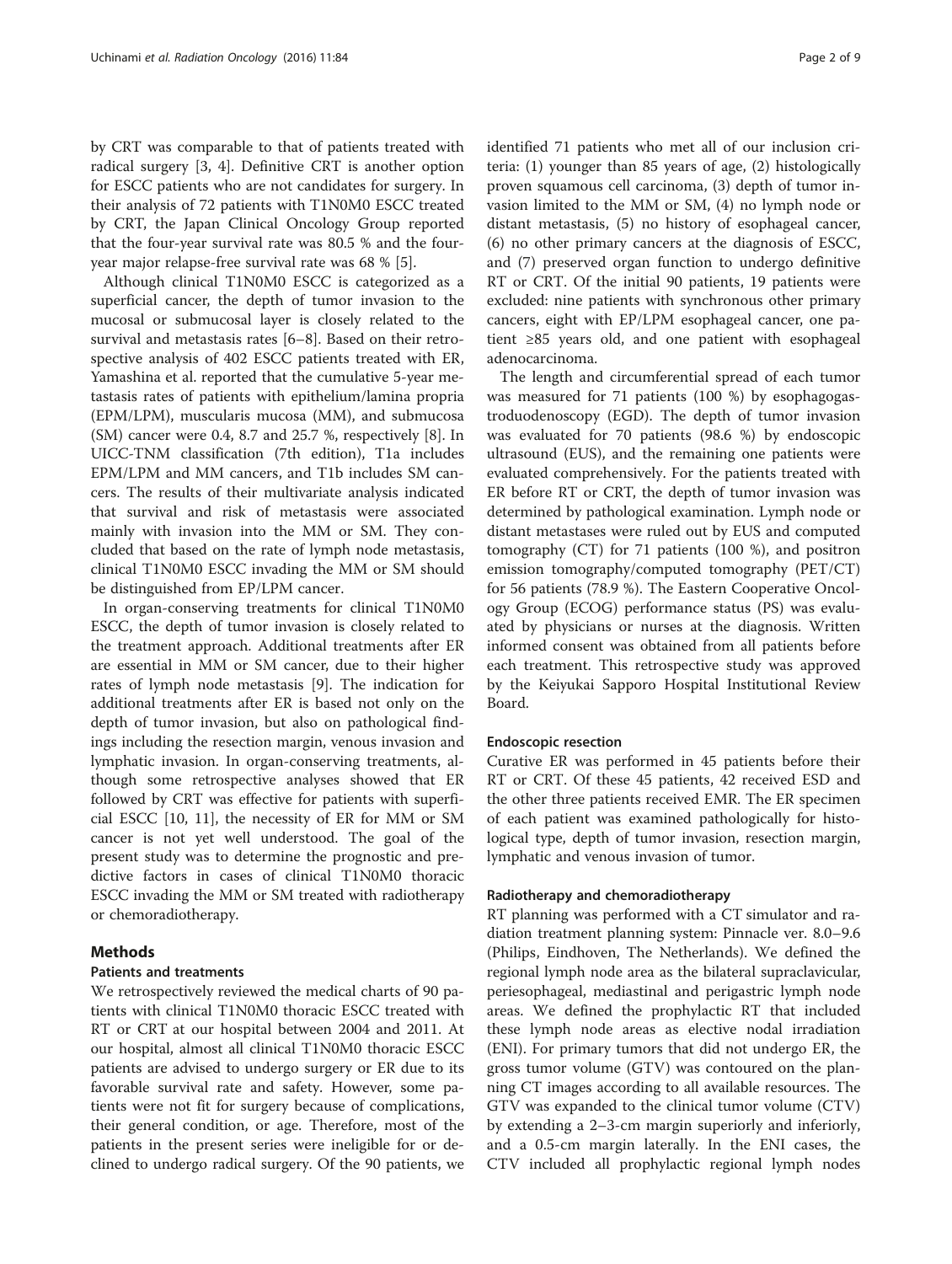together with the primary tumor or tumor bed. In the non-ENI cases, the CTV included the primary tumor or tumor bed with an optional part of the regional lymph nodes. The planning target volume (PTV) was then created by adding a 1–1.5-cm margin to the CTV.

The techniques of ENI were different during the periods when RT was performed. From July 2004 to March 2009, the dose of 39.6–48 Gy in 20–24 fractions was delivered to the isocenters with anterior/posterior opposed portals. From April 2009 to 2011, the dose of 50.4 Gy in 28 fractions was delivered with anterior/posterior opposed and additional oblique portals [[12\]](#page-7-0). In non-ENI, the dose of 39.6–48 Gy in 20–24 fractions was delivered with anterior/posterior opposed portals. After the initial plan was completed, a tumor boost of 9–20 Gy was delivered with cord-sparing oblique portals to the primary tumor or tumor bed after ER. All patients were treated 5 days a week.

The standard dose of chemotherapy was 5-fluorouracil  $(5-FU)$  700 mg/m<sup>2</sup> on days 1–5 and cisplatin (CDDP) 70 mg/m<sup>2</sup> on day 1. Two courses of 5-FU plus CDDP (FP) were administered during radiotherapy at intervals of at least 3 weeks depending on the hematological data or the general condition of the patient. For one patient with decreased renal function, nedaplatin (CDGP) was used instead of CDDP. A reduced dose (75 % of the standard dose) was used for the patients who were ≥80 years old and the patients with a limited daily activity level.

#### Follow-up

After their RT or CRT was completed, all patients were included in the follow-up program. The EGD and CT were performed every 4–6 months for the first 5 years. After 2006, when a small lesion was observed on CT images at a periodic follow-up, PET-CT was also applied to determine whether or not the small lesion was metastatic. When suspected lesions were found by EGD, biopsies of the esophagus were also performed. Lymph node or distant metastases were examined by CT or PET-CT. Lymph node metastasis was recorded according to the Japanese Society for Esophageal Diseases' classification of esophageal cancer, 10th edition [[13](#page-7-0)]. The patients who had been diagnosed with local recurrence or metastasis received salvage treatment including ER, surgical operation, chemotherapy, RT, CRT or palliative treatment.

#### Statistical analysis

The follow-up started on the first day of radiotherapy and ended as one of the following: date of death, date of the patient's last visit to our hospital, or date that the patient was last known to be alive confirmed by telephone interview or a letter from the patient's referring physician. We calculated the OS rate and the disease-specific survival (DSS) rate from the start date of RT to the date of the last follow-up. We calculated the disease-free survival (DFS) rate from the start date of RT to the earliest occurrence of recurrences or death. Residual tumors after RT or CRT were counted as treatment failure immediately.

Toxicities were scored according to the National Cancer Institute Common Terminology Criteria for Adverse Events (NCI-CTCAE) version 4.0. We used the Kaplan-Meier method to determine the survival rates, with statistical significance assessed by the log-rank test. We used Cox proportional hazards models to evaluate potential associations between the clinical factors and DSS or DFS. For all analyses, a two-sided  $p$ -value <0.05 was considered significant. For the multivariate analysis, the Bonferroni correction was used and the significance value of 0.05 was divided by the number of factors to obtain an adjusted significance level. The statistical analyses were conducted using SPSS software (version 23; IBM SPSS statistics, Chicago, IL, USA).

#### Results

#### Patient characteristics and treatments

The patients' characteristics are summarized in Table [1](#page-3-0). Of all 71 patients, 57 patients were PS 0, ten were PS 1 and four were PS 2 or worse. The reasons of three PS 3 cases were as follows: vertebral compression fracture, lower body paralysis after a traffic accident and left hemiparalysis after a cerebral infarction. One patient was PS 2 because of old age. Of all 71 patients, 18 patients underwent RT, eight were administered CRT, six underwent ER followed by RT, and 39 underwent ER followed by CRT. Of the 45 patients treated with ER, 42 patients underwent ESD and three underwent EMR. Two patients were unable to finish the prescribed radiation course; RT of one patient was stopped at the dose of 28 Gy due to radiation pneumonitis, and the other patient's RT was stopped at the dose of 52 Gy for a private reason. In the RT group, 20 of the 24 patients were treated with a local RT field, whereas in the CRT group, 35 of the 47 patients were treated with ENI. Of the 47 patients in the CRT group, 35 were treated with two cycles of standard-dose FP, six patients were treated with two cycles of low-dose FP, and the other six patients received one cycle of FP or CDGP instead of CDDP.

#### Disease-specific survival

With a median follow-up of 43.6 months, the 5-year OS and DSS rates of all 71 patients were 64.0 and 72.8 %, respectively. Of all cases, 15 patients died due to their ESCC or a treatment-related event. Five patients died due to the following (one patient each): suicide, cerebral infarction, lymphoma, myocardial infarction, and heart failure.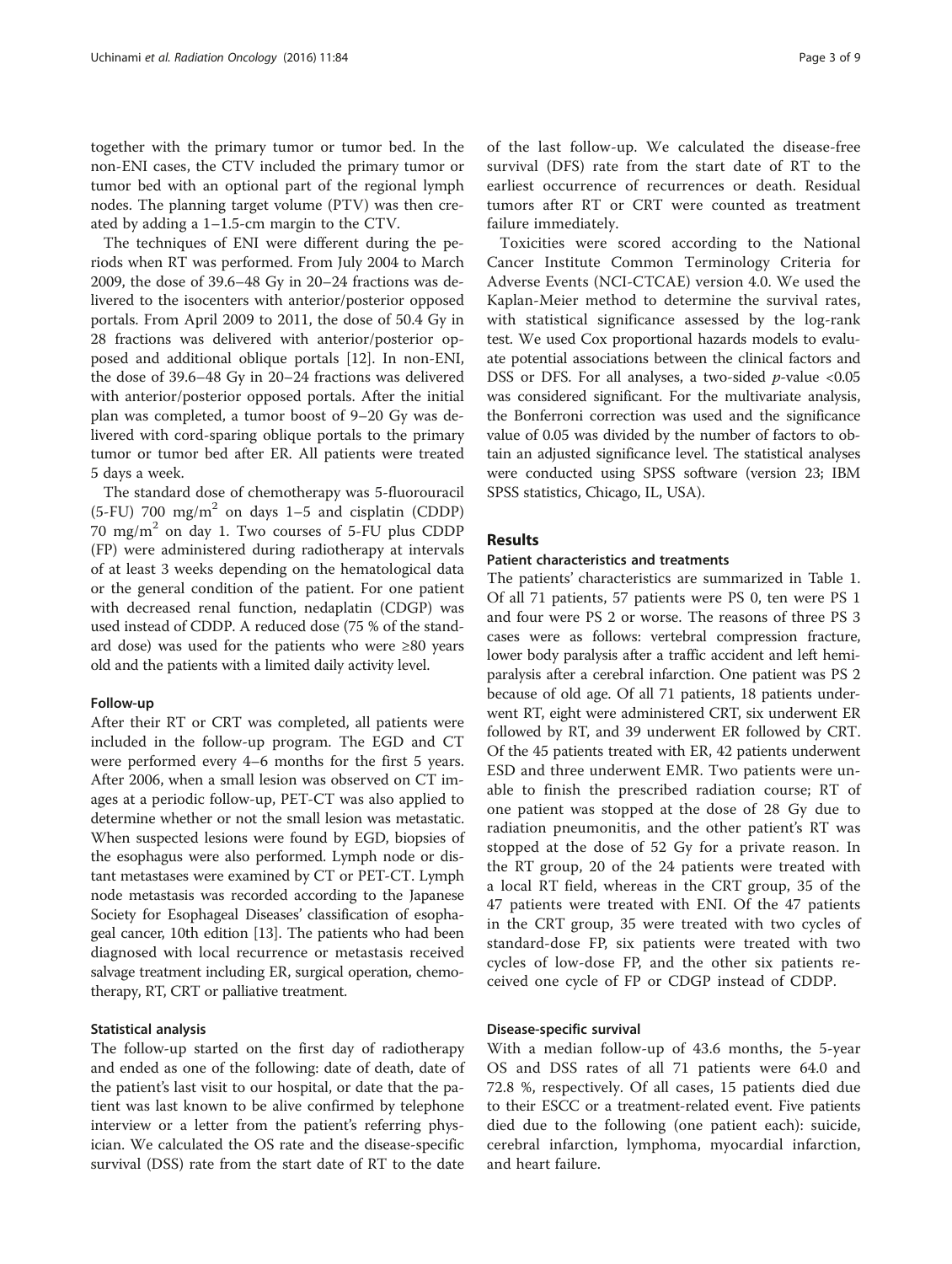<span id="page-3-0"></span>Table 1 Patient characteristics and treatments

|                                 | Number    | Percent           |
|---------------------------------|-----------|-------------------|
| Patients                        | 71        |                   |
| Age (years)                     |           |                   |
| Median                          | 70        | (range 47–84)     |
| Sex                             |           |                   |
| Male                            | 57        | 80.3              |
| Female                          | 14        | 19.7              |
| Performance status              |           |                   |
| 0                               | 57        | 80.3              |
| >1                              | 14        | 19.7              |
| Observation period (months)     |           |                   |
| Median                          | 43.6      | (range 1.5-124.2) |
| Main tumor location             |           |                   |
| Upper thoracic                  | 12        | 16.9              |
| Middle thoracic                 | 41        | 57.7              |
| Lower thoracic                  | 18        | 25.4              |
| Depth of tumor invasion         |           |                   |
| Muscularis mucosa               | 6         | 8.5               |
| Submucosa                       | 65        | 91.5              |
| Tumor length (cm)               |           |                   |
| Median                          | 4.0       | (range 1-30)      |
| Circumferential spread of tumor |           |                   |
| Median                          | 0.50      | (range 0.17-1)    |
| Tumor number                    |           |                   |
| 1                               | 65        | 91.5              |
| $\geq$ 2                        | 6         | 8.5               |
| Treatment                       |           |                   |
| RT                              | 18        | 25.4              |
| <b>CRT</b>                      | 8         | 11.3              |
| $ER + RT$ (ESD/EMR)             | 6(4/2)    | 8.5               |
| $ER + CRT$ (ESD/EMR)            | 39 (38/1) | 54.9              |
| RT field                        |           |                   |
| Non-ENI                         | 32        | 45.1              |
| <b>ENI</b>                      | 39        | 55.0              |
| Radiation dose (Gy)             |           |                   |
| Median                          | 50.4      | (range 28-68)     |
| Chemotherapy                    |           |                   |
| Standard dose FP (2 cycles)     | 35        | 74.5              |
| Low-dose FP (2 cycles)          | 6         | 12.8              |
| Others                          | 6         | 12.8              |

CRT chemoradiotherapy, EMR endoscopic mucosal resection, ENI elective nodal irradiation, ER endoscopic resection, ESD endoscopic submucosal dissection, FP 5FU + Cisplatin, RT radiotherapy

Thus, to identify ESCC-related predictive and prognostic factors, we used univariate and multivariate analyses for DSS. In the univariate analysis,  $PS (=0)$ , radiation dose

(≤50 Gy), ER, and CRT were significant predictive and prognostic factors (Table [2\)](#page-4-0). The multivariate analysis revealed that PS and CRT were significant factors, with hazard ratios (HRs) of 8.72 (95 % confidence interval [CI]: 2.76–27.59, p < 0.001) for PS and 0.29 (95%CI: 0.092–0.90,  $p = 0.032$ ) for CRT (Table [3\)](#page-5-0). After adjustment with the Bonferroni correction, PS was the only significant predictive factor. For the patients with PS 0 and those with PS 1–3, the 5-year DSS rates were 78.8 and 53.8 %  $(p < 0.001)$ , respectively (Fig. 1a).

#### Disease-free survival and patterns of recurrences

Recurrences were observed in 23 patients, including nine with local recurrence, nine with regional lymph node metastasis, five with distant metastasis. After their recurrences were found, seven patients underwent salvage ER, nine received chemotherapy, three underwent surgery and the remaining four patients received other treatments. Of the 23 patients with recurrences, 13 had undergone CRT for their primary ESCC (Table [4\)](#page-6-0). In these patients, lymph node metastases tend to be found more often in the right neck or right upper mediastinum than other sites.

The 5-year DFS rate of all 71 patients was 50.0 %. The univariate analysis for each clinical factor identified PS (=0), radiation dose ( $\leq$ 50 Gy), ER, and CRT as predictive factors for DFS (Table [3](#page-5-0)). The multivariate analysis showed that PS was an independent prognostic factor for DFS with the HR of 5.31 (95%CI: 2.40–11.78,  $p <$ 0.001). The 5-year local control rate was 86.6 %, and ER was shown by the multivariate analysis to be a significant predictive factor (Additional file [1](#page-7-0): Table S1 and Additional file [2](#page-7-0): Table S2). In the patients with PS 0 and PS 1–3, the 5-year DFS rates were 60.7 and 0 %  $(p < 0.001)$ , respectively (Fig. [1b\)](#page-5-0).

#### Late toxicity

Adverse late events ( $\geq$  grade3) were identified in five patients, all of whom had been administered CRT (Table [5](#page-6-0)). Radiation pneumonitis developed in two patients. Of these two patients, one patient had refused medical treatment for radiation pneumonitis and died 20 days after CRT. The 60-year-old patient with grade 5 toxicity had had liver cirrhosis before CRT and died due to heart failure at 43 months after CRT. The other grade 5 toxicity case, a 76-year-old patient, had had hypertension and died due to myocardial infarction at 45 months after CRT.

#### **Discussion**

The present analysis of organ-conserving treatment for patients with clinical T1N0M0 thoracic ESCC demonstrated that PS was an independent prognostic factor for both DSS and DFS. ER was not a significant predictive factor in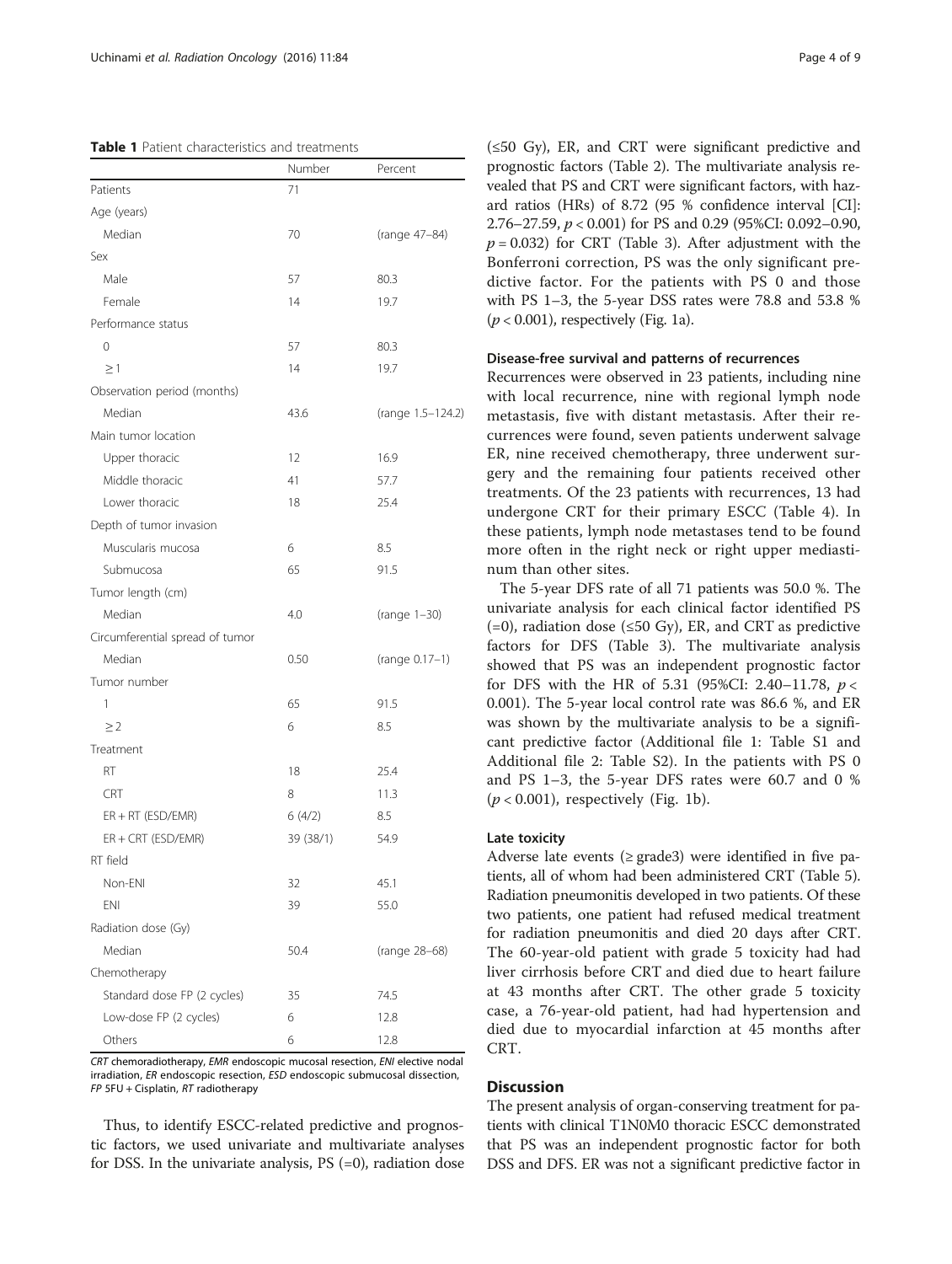|                                 | $\mathsf{n}$ | 5-year DSS (%) | $p$ -value | 5-year DFS (%) | $p$ -value |
|---------------------------------|--------------|----------------|------------|----------------|------------|
| Age                             |              |                |            |                |            |
| $\leq 70$                       | 37           | 77.8           | 0.574      | 55.4           | 0.117      |
| $>70\,$                         | 34           | 65.7           |            | 44.3           |            |
| Sex                             |              |                |            |                |            |
| Male                            | 57           | 70.9           | 0.925      | 49.7           | 0.917      |
| Female                          | 14           | 76.2           |            | 51.9           |            |
| Performance status              |              |                |            |                |            |
| $\hbox{O}$                      | 57           | 78.8           | < 0.001    | 60.7           | < 0.001    |
| $\geq$ 1                        | 14           | 53.8           |            | 0              |            |
| Main tumor location             |              |                |            |                |            |
| Upper thoracic                  | 12           | $\circ$        | 0.205      | 64.8           | 0.186      |
| Middle thoracic                 | 41           | 80.1           |            | 57.2           |            |
| Lower thoracic                  | 18           | 74.9           |            | 25.5           |            |
| RT field                        |              |                |            |                |            |
| Non-ENI                         | 32           | 62.3           | 0.094      | 42.0           | 0.389      |
| ENI                             | 39           | 81.7           |            | 55.3           |            |
| Radiation dose                  |              |                |            |                |            |
| $\leq 50$ Gy                    | 32           | 88.5           | 0.003      | 61.6           | 0.035      |
| $> 50$ Gy                       | 39           | 55.0           |            | 38.0           |            |
| Tumor length                    |              |                |            |                |            |
| $\leq 5$ cm                     | 55           | 70.5           | 0.540      | 50.9           | 0.818      |
| > 5 cm                          | 16           | 85.2           |            | 50.6           |            |
| Circumferential spread of tumor |              |                |            |                |            |
| $\leq 0.75$                     | 63           | 71.2           | 0.464      | 47.7           | 0.302      |
| $> 0.75, \le 1$                 | 8            | 83.3           |            | 68.6           |            |
| Tumor number                    |              |                |            |                |            |
| $\mathbf{1}$                    | 65           | 62.8           | 0.170      | 51.2           | 0.149      |
| $\geq 2$                        | 6            | 100            |            | 44.4           |            |
| Depth of tumor invasion         |              |                |            |                |            |
| Muscularis mucosa               | 6            | 100            | 0.227      | 26.7           | 0.808      |
| Submucosa                       | 65           | 70.7           |            | 51.3           |            |
| Endoscopic resection            |              |                |            |                |            |
| $\mathsf{No}$                   | $26\,$       | 53.6           | 0.005      | 33.8           | 0.014      |
| Yes                             | 45           | 82.9           |            | 58.8           |            |
| Chemotherapy                    |              |                |            |                |            |
| $\mathsf{No}$                   | 24           | 54.5           | 0.005      | 44.1           | 0.036      |
| Yes                             | $47\,$       | 80.8           |            | 53.7           |            |

<span id="page-4-0"></span>Table 2 Univariate analysis for disease-specific survival and disease-free survival rates

DSS disease-specific survival, DFS disease-free survival, ENI elective nodal irradiation, RT radiotherapy

the multivariate analysis despite its significance in local control. Although a few research groups suggested that the combined treatment of ER followed by CRT was effective [\[10, 11](#page-7-0)], the role of ER in MM or SM esophageal cancer is controversial. The present results may be helpful for choosing the appropriate treatment and predicting the prognosis for each patient.

Our multivariate analysis with Bonferroni correction revealed that CRT was not an independent predictive factor for DSS and DFS. For DSS, however, CRT showed a trend for better survival  $(p = 0.032$  without Bonferroni correction). Few articles reported significant effectiveness of CRT compared to RT alone in superficial ESCC. Cooper et al. reported that CRT resulted in increased OS rate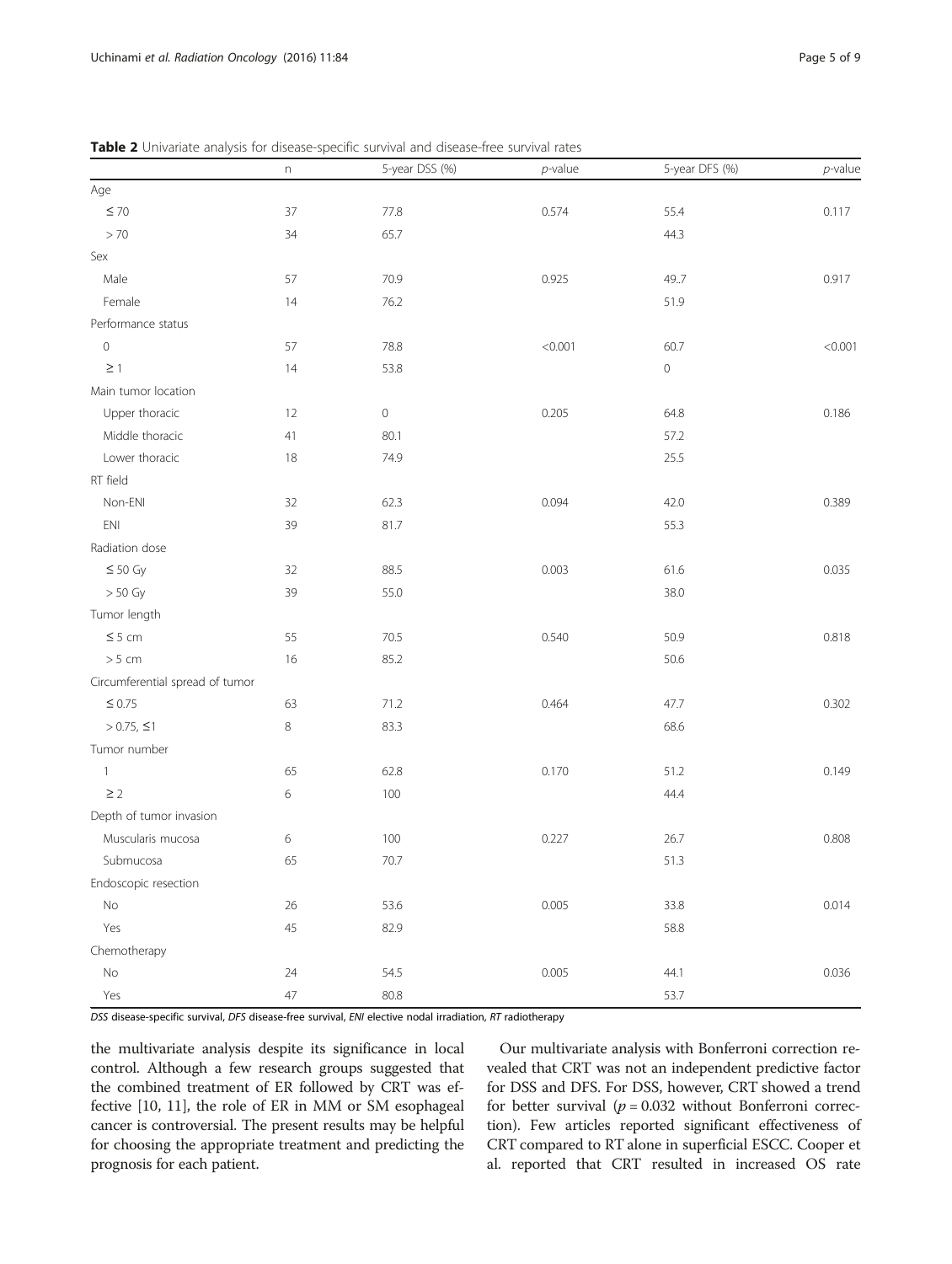| disease-tree survival rates |                           |            |                       |                 |  |
|-----------------------------|---------------------------|------------|-----------------------|-----------------|--|
|                             | Disease-specific survival |            | Disease-free survival |                 |  |
| Characteristics             | HR (95 % CI)              | p-value    | HR (95 % CI)          | <i>p</i> -value |  |
| Performance status          |                           |            |                       |                 |  |
| 0                           | 1                         | $< 0.001*$ | 1                     | $< 0.001*$      |  |
| $\geq$ 1                    | 8.72 (2.76-27.59)         |            | 5.31 (2.40-11.78)     |                 |  |
| Radiation dose              |                           |            |                       |                 |  |
| $\leq 50$ Gy                | 1                         |            | 1                     | 0.618           |  |
| $> 50$ Gy                   | 2.15 (0.46-10.07)         | 0.331      | $1.31(0.45 - 3.81)$   |                 |  |
| Endoscopic resection        |                           |            |                       |                 |  |
| N <sub>o</sub>              |                           | 0.268      | 1                     | 0.656           |  |
| Yes                         | $2.67(0.47 - 15.20)$      |            | 1.31 (0.40-4.30)      |                 |  |
| Chemotherapy                |                           |            |                       |                 |  |
| Νo                          | 1                         | 0.032      | 1                     | 0.184           |  |
| Yes                         | $0.29(0.092 - 0.90)$      |            | $0.59(0.27 - 1.29)$   |                 |  |

<span id="page-5-0"></span>Table 3 Multivariate analysis for disease-specific survival and disease-free survival rates

HR hazard ratio, CI confidential interval, ENI elective nodal irradiation, RT radiotherapy. \*Indicates significance after adjustment with Bonferroni correction (p-value < 0.0125)

compared to RT alone, but their trial included locally advanced squamous cell carcinoma and adenocarcinoma cases [\[14\]](#page-7-0). In their analysis of 464 surgically resected cases after EMR, Eguchi et al. reported that ESCC invading the MM or SM was a high-risk condition for lymph node metastasis [[9\]](#page-7-0). They proposed that MM or SM cancer should be distinguished from EP or LPM cancer and treated as a systemic disease due to their higher potential for metastasis.

In our present retrospective analysis of 71 patients with MM or SM cancer, 47 patients were treated with CRT. Of these 47 patients, 13 patients (27.7 %) were diagnosed with tumor recurrence. Lymph node or distant metastasis was identified in 9 of these 13 patients during the follow-up period. Despite the early clinical stage, the ESCC invading the MM or SM cancer easily metastasized. These patients might have had occult metastasis at the time of diagnosis. Because ER is a local treatment for MM or SM lesions, chemotherapy with RT may be effective for eliminating these microscopic metastases. In the present study, three patients with grade 5 toxicity had undergone CRT. The death of one of these three patients, a 71-year-old patient with radiation pneumonitis, was speculated to be directly associated with treatment toxicity, although the patient had refused to undergo necessary treatments. For the other two patients with grade 5 toxicity, it is difficult to determine whether the CRT was directly associated with their death considering their ages and medical histories. However, there is no doubt that CRT is a more invasive treatment than RT alone. Therefore, the treatment indications of CRT should be decided carefully depending on the patients'



backgrounds. The present results may be helpful in making treatment decisions for clinical T1N0M0 thoracic ESCC.

Our multivariate analysis showed that PS was the only independent prognostic factor for DSS and DFS. Our study included 14 patients who were PS1–3 because they were ineligible or refused to undergo radical surgery. These patients' backgrounds might have contributed to the significance of PS. Previous studies have reported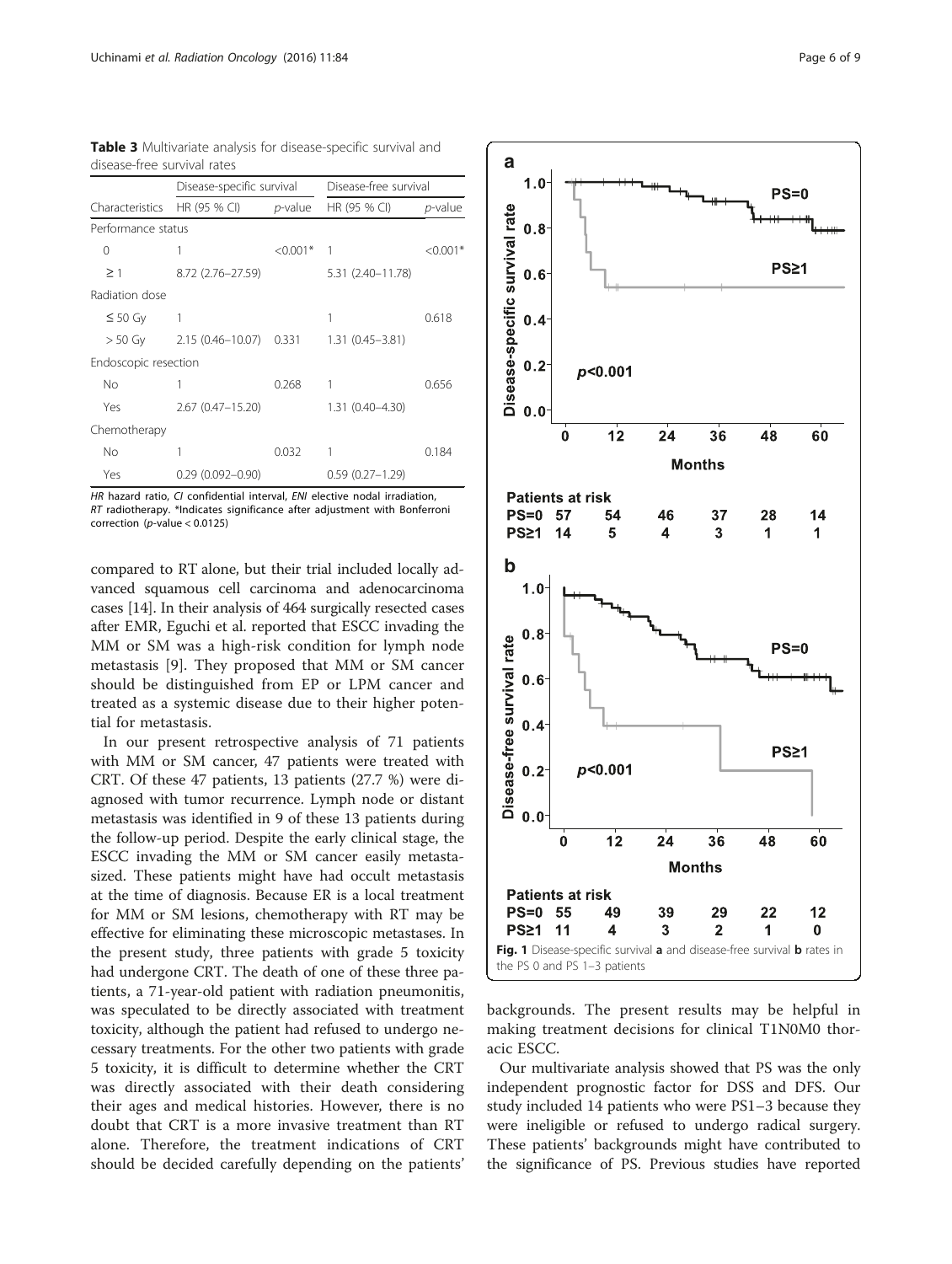| PS             | Location | ER                | RT field   | Dose | Recurrence site | <b>DFS</b>   | Treatment for recurrence |
|----------------|----------|-------------------|------------|------|-----------------|--------------|--------------------------|
| $\circ$        | Mt       |                   | <b>ENI</b> | 60.0 | Local           | $\mathbf{0}$ | Surgery                  |
|                | Mt       | $^{+}$            | <b>ENI</b> | 28.0 | Lung            | 6.1          | Surgery                  |
| 0              | Ut       | $\qquad \qquad -$ | Non-ENI    | 40.0 | Local           | 7.2          | <b>ESD</b>               |
| 0              | Mt       | $^{+}$            | <b>ENI</b> | 40.0 | #104R           | 13.1         | Chemotherapy             |
| 0              | Lt       | $^{+}$            | <b>ENI</b> | 39.6 | #3, #7          | 15.3         | Surgery                  |
| $\overline{0}$ | Ut       | $^{+}$            | <b>ENI</b> | 50.4 | #101R           | 19.8         | Chemotherapy             |
| 0              | Mt       | $^{+}$            | <b>ENI</b> | 40.0 | #109R           | 22.5         | Chemotherapy             |
| 0              | Mt       | $^{+}$            | <b>ENI</b> | 39.6 | #104R           | 28.5         | Chemotherapy             |
| $\circ$        | Mt       | $^{+}$            | <b>ENI</b> | 65.0 | #104R           | 30.7         | Chemotherapy             |
| 0              | Mt       | $+$               | Non-ENI    | 40.0 | #104R           | 31.0         | Chemotherapy             |
| 0              | Mt       | $^{+}$            | <b>ENI</b> | 39.6 | Local           | 43.2         | <b>ESD</b>               |
|                | Lt       | $\qquad \qquad -$ | Non-ENI    | 65.0 | #106recR        | 58.3         | Chemotherapy             |
| 0              | Mt       | $^{+}$            | <b>ENI</b> | 40.0 | Local           | 75.1         | <b>ESD</b>               |

<span id="page-6-0"></span>Table 4 Recurrences in patients treated with chemoradiotherapy

Lymph node metastasis was recorded according to the Japanese Society for Esophageal Diseases classification of esophageal cancer, 10th edition. #104: supraclavicular LNs (lymph nodes), #3: LNs along the lesser curvature, #7: LNs along the left gastric artery, #101: cervical paraesophageal LNs, #109: main bronchus LNs, #106rec: recurrent nerve LNs. DFS disease-free survival (months), Dose radiotherapy dose (Gy), ER endoscopic resection, ESD endoscopic submucosal dissection, Lt lower thoracic esophagus, Mt middle thoracic esophagus, PS Performance status, RT field radiotherapy field, Ut upper thoracic esophagus

that PS was a prognostic factor for survival in patients with stage I–IV esophageal cancer treated with RT or CRT [[15](#page-8-0)–[17](#page-8-0)].

In MM or SM esophageal cancer treated with definitive RT or CRT, the effectiveness of ER is still controversial. According to the Japan Esophageal Society guidelines for the treatment of esophageal cancer, the absolute indication for ER is EP or LPM cancer [\[18\]](#page-8-0). Lesions reaching the MM or SM are defined as relative or investigational indications because these cancers have a risk of lymph node or distant metastasis. Shimizu et al. reported that ER combined with CRT was favorable treatment for patients with ESCC invading the MM or upper SM, because none of 15 patients treated with ER followed by CRT had local recurrence or metastasis [\[10](#page-7-0)]. However, the statistical analysis in their article was insufficient because of the small number of patients.

Based on their retrospective analysis of patients with ESCC invading the MM or SM, Kawaguchi et al. also reported that patients treated with ESD followed by CRT had favorable OS compared to the patients treated with CRT alone [[11\]](#page-7-0). Although their paper described the effectiveness of ER followed by CRT for patients with superficial ESCC, no significant difference was found in

Table 5 Late toxicities in the 71 patients

| Adverse events        | Grade 3 or 4 | Grade 5 |
|-----------------------|--------------|---------|
| Radiation pneumonitis |              |         |
| Pleural effusion      |              |         |
| Myocardial infarction |              |         |
| Heart failure         |              |         |

Toxicities were scored according to the NCI-CTCAE ver. 4.0

the survival rate between patients treated with ER and without ER. Because their study included superficial ESCC patients with lymph node metastasis, the staging variability in the enrolled patients might have affected the treatment outcomes.

To investigate the role of ER in superficial ESCC treated with RT or CRT, the accurate diagnosis of the depth of tumor invasion is critical. In superficial ESCC treated with ER, this treatment not only allows us to determine the precise depth of tumor invasion; it is linked to other prognostic factors such as the histological type, the lymphatic and vascular involvement. In superficial ESCC, EUS is considered to be most useful imaging technique for evaluating the depth of tumor invasion, and its diagnostic accuracy for mucosal and submucosal cancers has been reported to be satisfactory [\[19](#page-8-0), [20\]](#page-8-0). In our present series of 71 patients, EUS was performed in 70 patients (98.6 %), and this high rate of EUS use supports its credible diagnosis of the depth of tumor invasion. In our multivariate analysis for patients with clinical T1N0M0 thoracic ESCC invading the MM or SM, ER showed significance regarding the local control rate. However, ER was not shown to be an independent predictive factor for DSS or DFS. ER is useful for local control and is the definitive method to identify the depth of tumor invasion; however, this result suggests that aggressive ER for MM or SM cancers, which need additional treatment, is not necessarily beneficial for survival.

ENI was not an independent predictive factor for DSS or DFS in our study. Regarding the RT field, there is no definitive consensus regarding whether or not ENI is effective. Yamashita et al. retrospectively analyzed 126 patients with stage I–IV thoracic ESCC treated with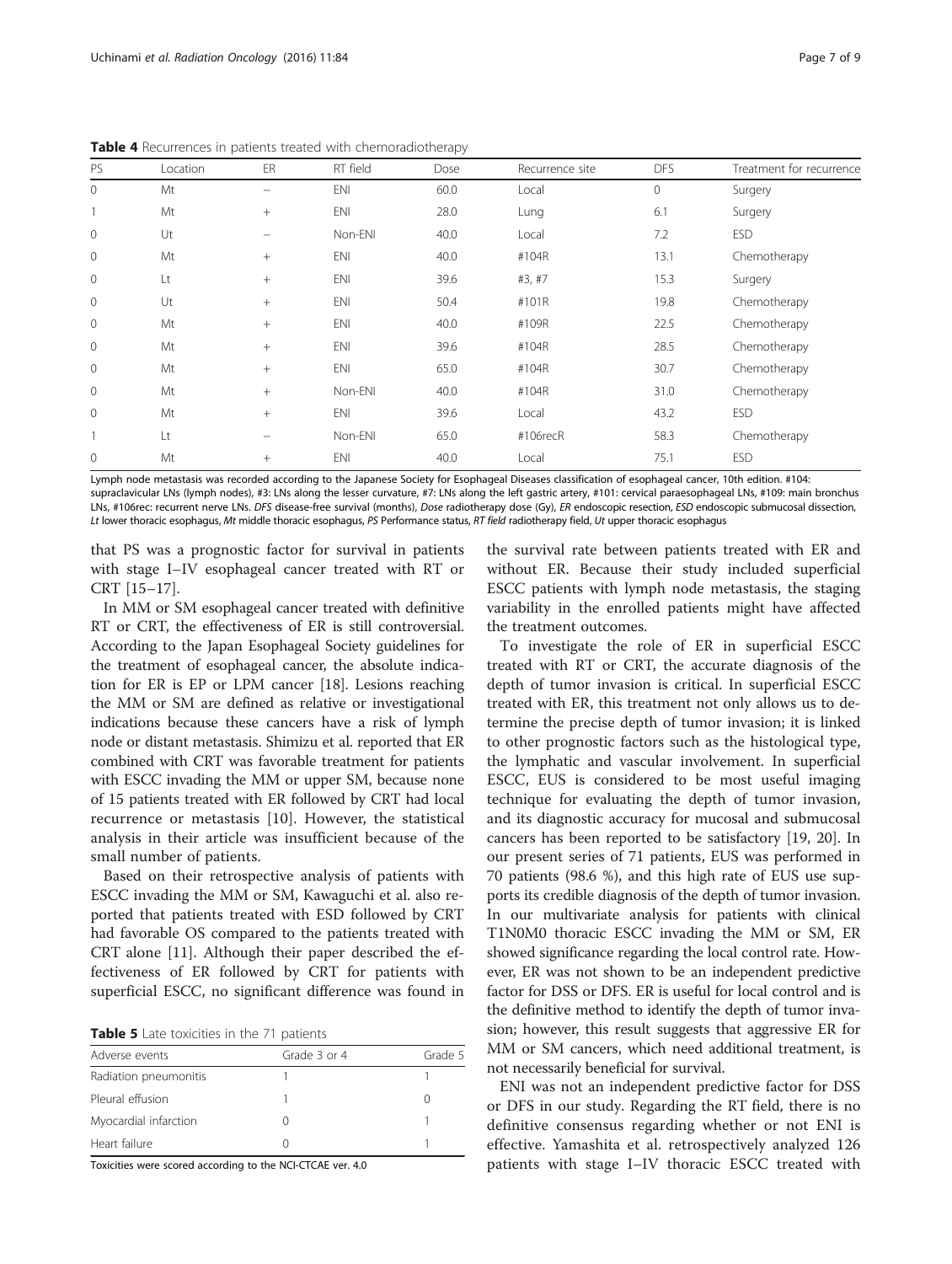<span id="page-7-0"></span>CRT, and they concluded that ENI was effective for preventing regional lymph nodal failure, because no patient experienced elective nodal failure without having any other site of recurrence [\[21](#page-8-0)]. In their analysis of 102 stage I–IV ESCC patients treated with CRT, Onozawa et al. also reported that ENI was effective for preventing regional nodal failure, because only one patient (1.0 %; 95 %CI, 0–5.3 %) experienced elective nodal failure without any other site of recurrence after achieving complete remission [\[22](#page-8-0)]. In contrast, Zhao et al. analyzed 53 patients with T1N0–T4N1 ESCC without distant metastases treated with RT, and they concluded that the omission of ENI was not associated with a significant amount of failure in lymph node regions [[23](#page-8-0)]. One of the challenges in these studies is that they included ESCC cases at various stages. Moreover, chemotherapy may have contributed to the prevention of lymph node metastasis in the previous studies. As our research shows, ENI may not necessarily be required for early ESCC.

A limitation of our study is that it was a nonrandomized and retrospective analysis of a single institution's data. The treatment strategies for each patient also differed somewhat over time. Some of the strengths of our study include the relatively large number of patients, accurate staging using PET-CT or EUS, and the long follow-up period. To identify predictive and prognostic factors in clinical T1N0M0 ESCC, a prospective randomized controlled study of a large number of patients is required.

#### Conclusion

The results of this study showed that PS was an independent prognostic factor for both DSS and DFS in patients with clinical T1N0M0 thoracic ESCC invading the MM or SM. CRT showed a trend for better DSS  $(p = 0.032)$  but was not significant after Bonferroni correction. ER and ENI were not identified as significant predictive factors.

#### Additional files

[Additional file 1: Table S1.](dx.doi.org/10.1186/s13014-016-0660-4) Univariate analysis for local control rate. (DOCX 14 kb)

[Additional file 2: Table S2.](dx.doi.org/10.1186/s13014-016-0660-4) Multivariate analysis for local control rate. (DOC 29 kb)

#### Abbreviations

3D-CRT, three-dimensional conformal radiotherapy; 5-FU, 5-fluorouracil; CDDP, cisplatin; CRT, chemoradiotherapy; CTCAE, National cancer institute common toxicity criteria; CTV, clinical target volume; DFS, disease-free survival; DSS, disease-specific survival; EGD, esophagogastroduodenoscopy; EMR, endoscopic mucosal resection; ENI, elective nodal irradiation; EPM, epithelium; ER, endoscopic resection; ESCC, esophageal squamous cell carcinoma; ESD, endoscopic submucosal resection; EUS, endoscopic ultrasound; FP, 5 fluorouracil plus cisplatin; GTV, gross tumor volume; LPM, lamina propria; MM, muscularis mucosa; OS, overall survival; PET, positron emission tomography; PTV, planning target volume; RT, radiotherapy; SM, submucosa.

#### Competing interests

The authors declare that they have no competing interests.

#### Authors' contributions

YU and MM collected the patients' clinical data and participated in the drafting or revising of the article for important intellectual content. HT, KH, SS and MH helped to draft the article. All authors read and approved the final manuscript.

#### Author details

<sup>1</sup>Department of Radiation Oncology, Keiyukai Sapporo Hospital, 1-1 Kita, Hondori-14, Shiroishi-ku, Sapporo 003-0027, Japan. <sup>2</sup> Department of Gastroenterology, Keiyukai Daini Hospital, Hondori-13, Shiroishi-ku, Sapporo 003-0027, Japan. <sup>3</sup>Department of Radiation Oncology, Hokkaido University Graduate School of Medicine, North-15 West-7, Kita-ku, Sapporo 060-8638, Japan. <sup>4</sup> Department of Surgery, Keiyukai Sapporo Hospital, Sapporo, Japan.

#### Received: 28 December 2015 Accepted: 15 June 2016 Published online: 21 June 2016

#### References

- 1. Ono S, Fujishiro M, Niimi K, Goto O, Kodashima S, Yamamichi N, et al. Long-term outcomes of endoscopic submucosal dissection for superficial esophageal squamous cell neoplasms. Gastrointest Endosc. 2009;70:860–6.
- 2. Repici A, Hassan C, Carlino A, Pagano N, Zullo A, Rando G, et al. Endoscopic submucosal dissection in patients with early esophageal squamous cell carcinoma: results from a prospective Western series. Gastrointest Endosc. 2010;71:715–21.
- 3. Motoori M, Yano M, Ishihara R, Yamamoto S, Kawaguchi Y, Tanaka K, et al. Comparison between radical esophagectomy and definitive chemoradiotherapy in patients with clinical T1bN0M0 esophageal cancer. Ann Surg Oncol. 2012;19:2135–41.
- Yamamoto S, Ishihara R, Motoori M, Kawaguchi Y, Uedo N, Takeuchi Y, et al. Comparison between definitive chemoradiotherapy and esophagectomy in patients with clinical stage I esophageal squamous cell carcinoma. Am J Gastroenterol. 2011;106:1048–54.
- 5. Kurokawa Y, Muto M, Minashi K, Boku N, Fukuda H, et al. A phase II trial of combined treatment of endoscopic mucosal resection and chemoradiotherapy for clinical stage I esophageal carcinoma: Japan Clinical Oncology Group Study JCOG0508. Jpn J Clin Oncol. 2009;39:686–9.
- 6. Motoyama S, Jin M, Matsuhashi T, Nanjo H, Ishiyama K, Sato Y, et al. Outcomes of patients receiving additional esophagectomy after endoscopic resection for clinically mucosal, but pathologically submucosal, squamous cell carcinoma of the esophagus. Surg Today. 2013;43:638–42.
- 7. Akutsu Y, Uesato M, Shuto K, Kono T, Hoshino I, Horibe D, et al. The overall prevalence of metastasis in T1 esophageal squamous cell carcinoma: a retrospective analysis of 295 patients. Ann Surg. 2013;257:1032–8.
- 8. Yamashina T, Ishihara R, Nagai K, Matsuura N, Matsui F, Ito T, et al. Long-term outcome and metastatic risk after endoscopic resection of superficial esophageal squamous cell carcinoma. Am J Gastroenterol. 2013;108:544–51.
- 9. Eguchi T, Nakanishi Y, Shimoda T, Iwasaki M, Igaki H, Tachimori Y, et al. Histopathological criteria for additional treatment after endoscopic mucosal resection for esophageal cancer: analysis of 464 surgically resected cases. Mod Pathol. 2006;19:475–80.
- 10. Shimizu Y, Kato M, Yamamoto J, Nakagawa S, Tsukagoshi H, Fujita M, et al. EMR combined with chemoradiotherapy: a novel treatment for superficial esophageal squamous-cell carcinoma. Gastrointest Endosc. 2004;59:199–204.
- 11. Kawaguchi G, Sasamoto R, Abe E, Ohta A, Sato H, Tanaka K, et al. The effectiveness of endoscopic submucosal dissection followed by chemoradiotherapy for superficial esophageal cancer. Radiat Oncol. 2015;10:31.
- 12. Tanabe S, Myojin M, Shimizu S, Fujino M, Takahashi H, Shirato H, et al. Dosevolume analysis for respiratory toxicity in intrathoracic esophageal cancer patients treated with definitive chemoradiotherapy using extended fields. J Radiat Res. 2013;54:1085–94.
- 13. Japanese Society for Esophageal Diseases. Japanese classification of esophageal cancer, tenth edition: part II and III. Esophagus. 2009;6:71–94.
- 14. Cooper JS, Guo MD, Herskovic A, Macdonald JS, Martenson JA, Al-Sarraf M, et al. Chemoradiotherapy of locally advanced esophageal cancer: long-term follow-up of a prospective randomized trial (RTOG 85–01). Radiation Therapy Oncology Group. JAMA. 1999;281:1623–7.